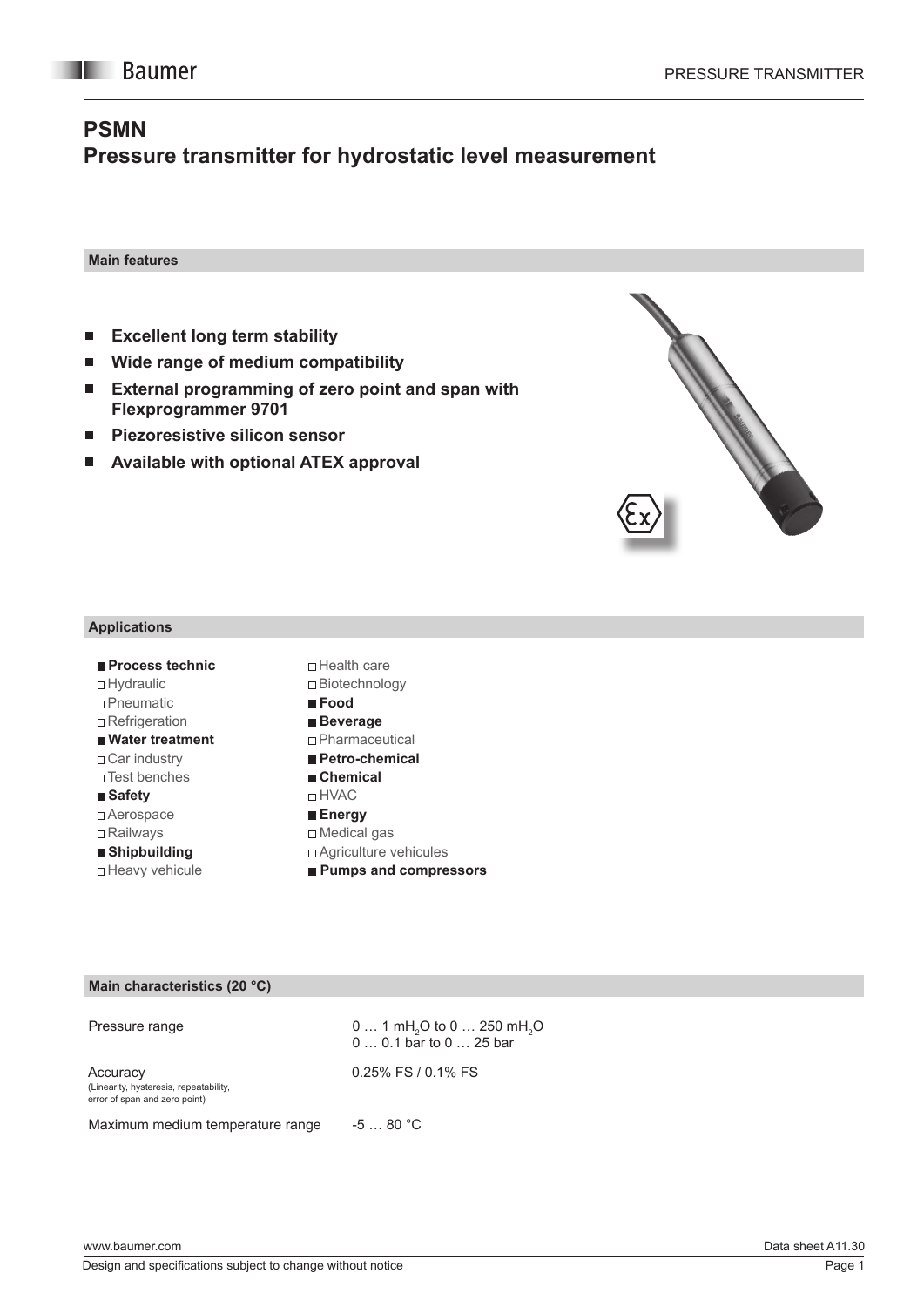# **Ordering details - PSMN**

|                                                                                                      | PSMN 2 4 J15 R A1 U3 91 2 1 1 0 0 0                                              |                          |   |                |                |          |                |                     |                     |                     |             |
|------------------------------------------------------------------------------------------------------|----------------------------------------------------------------------------------|--------------------------|---|----------------|----------------|----------|----------------|---------------------|---------------------|---------------------|-------------|
| <b>Housing accuracy</b>                                                                              |                                                                                  |                          |   |                |                |          |                |                     |                     |                     |             |
| Stainless steel                                                                                      | $\overline{\mathbf{c}}$<br>1.4404 AISI 316L                                      |                          |   |                |                |          |                |                     |                     |                     |             |
| Stainless steel for seawater applications                                                            | $\overline{4}$<br><b>AISI 904L</b>                                               |                          |   |                |                |          |                |                     |                     |                     |             |
| Accuracy                                                                                             |                                                                                  |                          |   |                |                |          |                |                     |                     |                     |             |
| 0.25 % FS                                                                                            | 4                                                                                |                          |   |                |                |          |                |                     |                     |                     |             |
| 0.10 % FS                                                                                            | $P > 2.5$ mH <sub>2</sub> 0 / 250 mbar<br>5                                      |                          |   |                |                |          |                |                     |                     |                     |             |
| Pressure range                                                                                       |                                                                                  |                          |   |                |                |          |                |                     |                     |                     |             |
| $01$ mH <sub>2</sub> O                                                                               | Only for relative pressure                                                       | J08                      |   |                |                |          |                |                     |                     |                     |             |
| $0 1.6$ mH <sub>2</sub> O<br>$0 2.5$ mH <sub>2</sub> O                                               | Only for relative pressure<br>Only for relative pressure                         | J <sub>09</sub><br>J10   |   |                |                |          |                |                     |                     |                     |             |
| $04$ mH <sub>2</sub> O                                                                               |                                                                                  | J11                      |   |                |                |          |                |                     |                     |                     |             |
| $06$ mH <sub>2</sub> O<br>$010$ mH <sub>2</sub> O                                                    |                                                                                  | J12<br>J15               |   |                |                |          |                |                     |                     |                     |             |
| $016$ mH <sub>2</sub> O                                                                              |                                                                                  | J16                      |   |                |                |          |                |                     |                     |                     |             |
| $020$ mH <sub>2</sub> O                                                                              |                                                                                  | J17                      |   |                |                |          |                |                     |                     |                     |             |
| $025$ mH <sub>2</sub> O<br>$040$ mH <sub>2</sub> O                                                   |                                                                                  | J18<br>J19               |   |                |                |          |                |                     |                     |                     |             |
| $060$ mH <sub>2</sub> O                                                                              |                                                                                  | J20                      |   |                |                |          |                |                     |                     |                     |             |
| $0100$ mH <sub>2</sub> O<br>$0160$ mH <sub>2</sub> O                                                 |                                                                                  | J22<br>J24               |   |                |                |          |                |                     |                     |                     |             |
| $0200$ mH <sub>2</sub> O                                                                             |                                                                                  | J25                      |   |                |                |          |                |                     |                     |                     |             |
| $0250$ mH <sub>2</sub> O<br>$00.1$ bar                                                               | Only for relative pressure                                                       | J26<br><b>B08</b>        |   |                |                |          |                |                     |                     |                     |             |
| $00.16$ bar                                                                                          | Only for relative pressure                                                       | <b>B09</b>               |   |                |                |          |                |                     |                     |                     |             |
| $00.25$ bar<br>$00.4$ bar                                                                            | Only for relative pressure                                                       | <b>B10</b><br><b>B11</b> |   |                |                |          |                |                     |                     |                     |             |
| $00.6$ bar                                                                                           |                                                                                  | <b>B12</b>               |   |                |                |          |                |                     |                     |                     |             |
| $01$ bar                                                                                             |                                                                                  | <b>B15</b>               |   |                |                |          |                |                     |                     |                     |             |
| $0 1.6$ bar<br>$02$ bar                                                                              |                                                                                  | <b>B16</b><br><b>B17</b> |   |                |                |          |                |                     |                     |                     |             |
| $0 2.5$ bar                                                                                          |                                                                                  | <b>B18</b>               |   |                |                |          |                |                     |                     |                     |             |
| $04$ bar<br>$06$ bar                                                                                 |                                                                                  | <b>B19</b><br><b>B20</b> |   |                |                |          |                |                     |                     |                     |             |
| $010$ bar                                                                                            |                                                                                  | <b>B22</b>               |   |                |                |          |                |                     |                     |                     |             |
| 0  16 bar<br>$020$ bar                                                                               |                                                                                  | <b>B24</b><br><b>B25</b> |   |                |                |          |                |                     |                     |                     |             |
| $025$ bar                                                                                            |                                                                                  | <b>B26</b>               |   |                |                |          |                |                     |                     |                     |             |
| Kind of pressure                                                                                     |                                                                                  |                          |   |                |                |          |                |                     |                     |                     |             |
| Relative                                                                                             |                                                                                  |                          | R |                |                |          |                |                     |                     |                     |             |
| Absolute                                                                                             |                                                                                  |                          | Α |                |                |          |                |                     |                     |                     |             |
| <b>Output signal</b>                                                                                 |                                                                                  |                          |   |                |                |          |                |                     |                     |                     |             |
| 4  20 mA                                                                                             |                                                                                  |                          |   | A <sub>1</sub> |                |          |                |                     |                     |                     |             |
| $010$ VDC                                                                                            |                                                                                  |                          |   | A <sub>2</sub> |                |          |                |                     |                     |                     |             |
| Cable                                                                                                |                                                                                  |                          |   |                |                |          |                |                     |                     |                     |             |
| PUR 5 meter                                                                                          |                                                                                  |                          |   |                | U <sub>0</sub> |          |                |                     |                     |                     |             |
| PUR 10 meter                                                                                         |                                                                                  |                          |   |                | U1             |          |                |                     |                     |                     |             |
| PUR 20 meter                                                                                         |                                                                                  |                          |   |                | U <sub>3</sub> |          |                |                     |                     |                     |             |
| PUR 25 meter                                                                                         |                                                                                  |                          |   |                | U4             |          |                |                     |                     |                     |             |
| PUR xxx meter                                                                                        | Additional code / 9001 and cable length in meter, max. 250 meter, mini. 30 meter |                          |   |                | U9             |          |                |                     |                     |                     |             |
| ETFE 5 meter                                                                                         |                                                                                  |                          |   |                | F <sub>0</sub> |          |                |                     |                     |                     |             |
| ETFE 5 meter                                                                                         |                                                                                  |                          |   |                | F <sub>1</sub> |          |                |                     |                     |                     |             |
|                                                                                                      |                                                                                  |                          |   |                |                |          |                |                     |                     |                     |             |
| ETFE 20 meter                                                                                        |                                                                                  |                          |   |                | F <sub>3</sub> |          |                |                     |                     |                     |             |
| ETFE 25 meter                                                                                        |                                                                                  |                          |   |                | F4             |          |                |                     |                     |                     |             |
| ETFE xxx meter                                                                                       | Additional code / 9001 and cable length in meter, max. 250 meter, mini. 30 meter |                          |   |                | F9             |          |                |                     |                     |                     |             |
| <b>Versions</b>                                                                                      |                                                                                  |                          |   |                |                |          |                |                     |                     |                     |             |
| G1/2 flush diaphragm, protection cap closed (POM)<br>G1/2 flush diaphragm, protection cap open (POM) |                                                                                  |                          |   |                |                | 91<br>92 |                |                     |                     |                     |             |
| G1/2 flush diaphragm, protection cap closed (POM) with ballast weight 300 gr                         |                                                                                  |                          |   |                |                | 93       |                |                     |                     |                     |             |
| G1/2 flush diaphragm, with hex 27 mm                                                                 |                                                                                  |                          |   |                |                | 96       |                |                     |                     |                     |             |
| <b>Material diaphragm</b>                                                                            |                                                                                  |                          |   |                |                |          |                |                     |                     |                     |             |
| Stainless steel                                                                                      | 1.4435 AISI 316L                                                                 |                          |   |                |                |          | $\overline{2}$ |                     |                     |                     |             |
| Hastelloy-C 276                                                                                      |                                                                                  |                          |   |                |                |          | H              |                     |                     |                     |             |
| Sealing of the cable                                                                                 |                                                                                  |                          |   |                |                |          |                |                     |                     |                     |             |
| <b>NBR</b><br>FKM (Viton®)                                                                           | Standard with cable type PUR<br>Standard with cable type ETFE                    |                          |   |                |                |          | $\mathbf{1}$   |                     |                     |                     |             |
|                                                                                                      |                                                                                  |                          |   |                |                |          |                | 3                   |                     |                     |             |
| Oil filling                                                                                          |                                                                                  |                          |   |                |                |          |                |                     |                     |                     |             |
| Silicon oil<br>FDA approved white oil                                                                |                                                                                  |                          |   |                |                |          |                | 1<br>$\overline{2}$ |                     |                     |             |
|                                                                                                      |                                                                                  |                          |   |                |                |          |                |                     |                     |                     |             |
| <b>Display</b>                                                                                       |                                                                                  |                          |   |                |                |          |                |                     |                     |                     |             |
| Without                                                                                              |                                                                                  |                          |   |                |                |          |                |                     | $\mathsf{O}\xspace$ |                     |             |
| <b>ATEX</b>                                                                                          |                                                                                  |                          |   |                |                |          |                |                     |                     |                     |             |
| Without                                                                                              |                                                                                  |                          |   |                |                |          |                |                     |                     | $\mathsf{O}\xspace$ |             |
| ATEX according to SEV 11 ATEX 0129                                                                   | In combination with output signal code A1                                        |                          |   |                |                |          |                |                     |                     | 1                   |             |
| <b>Approvals</b>                                                                                     |                                                                                  |                          |   |                |                |          |                |                     |                     |                     |             |
| CE certified                                                                                         |                                                                                  |                          |   |                |                |          |                |                     |                     |                     | $\mathbf 0$ |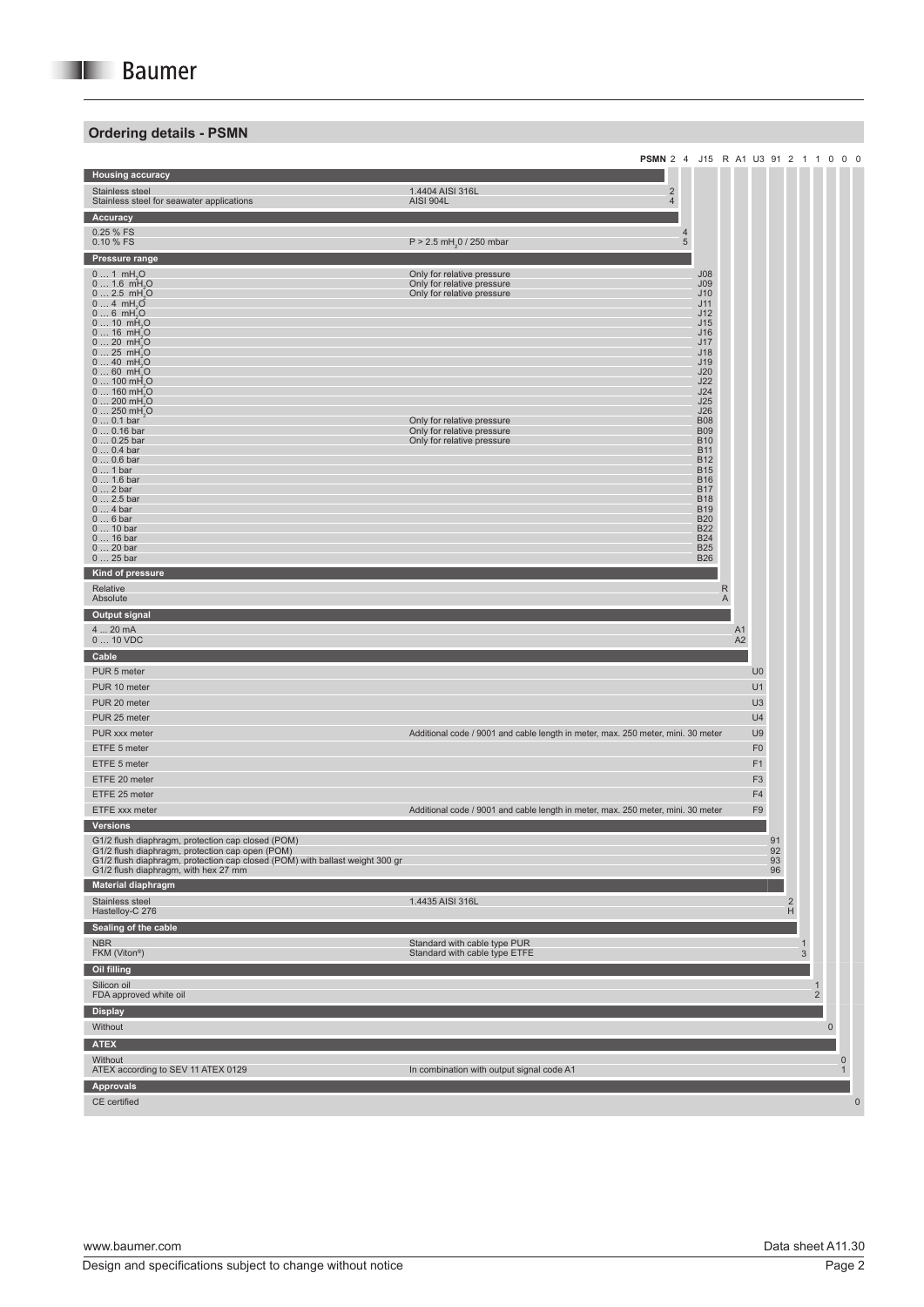# **Model - PSMN**

| <b>Technical specification</b>                                                                                                                                                                                            |                                                                                                                                                                                                                   | <b>Electrical specification</b>                                                                                                                                 |                                                                                                                                                                                                                                                                                                                                                                                                 |  |  |  |  |
|---------------------------------------------------------------------------------------------------------------------------------------------------------------------------------------------------------------------------|-------------------------------------------------------------------------------------------------------------------------------------------------------------------------------------------------------------------|-----------------------------------------------------------------------------------------------------------------------------------------------------------------|-------------------------------------------------------------------------------------------------------------------------------------------------------------------------------------------------------------------------------------------------------------------------------------------------------------------------------------------------------------------------------------------------|--|--|--|--|
| <b>Measuring principle</b><br><b>Measuring ranges</b><br><b>Type of pressure</b><br>Accuracy (20°)<br>(Linearity, hysteresis, repeatability, error of<br>span and zero point)<br>Zero thermal drift<br>Span thermal drift | Piezoresistive silicon sensor<br>0  1 mH <sub>2</sub> O to 0  250 mH <sub>2</sub> O<br>0  0.1 bar to 0  25 bar<br>Relative / Absolute<br>0.25 % FS, 0.1 % FS<br>$\leq \pm 0.03$ % FS/10 K<br>$≤$ ± 0.03 % FS/10 K | <b>Output signal / Power Supply</b><br>Load impedance<br><b>Current ouput</b><br>Voltage ouput<br><b>Insulation resistance</b><br><b>Electrical connections</b> | 4  20 mA / 8  30 VDC<br>$010$ V / 13 $30$ VDC<br>$R_0 = (U_{\text{supply}} - 8 \text{ V}) / 20 \text{ mA}$<br>> 5 KΩ<br>$>$ 100 MΩ at 500 VDC<br>PUR or ETFE Cable with capillary<br>tube (max. 250 meter)                                                                                                                                                                                      |  |  |  |  |
| <b>Annual stability</b><br>Response time (10  90%)                                                                                                                                                                        | 0.1 % FS<br>$\leq 5$ ms                                                                                                                                                                                           | <b>Material</b>                                                                                                                                                 |                                                                                                                                                                                                                                                                                                                                                                                                 |  |  |  |  |
| <b>Versions</b>                                                                                                                                                                                                           | See page 4                                                                                                                                                                                                        | <b>Process connection and</b><br>housing                                                                                                                        | Stainless steel 1.4404 AISI 316L<br>or stainless steel 904L suitable for                                                                                                                                                                                                                                                                                                                        |  |  |  |  |
| Weight<br><b>Transmitter</b><br>Cable                                                                                                                                                                                     | $0.200$ kg                                                                                                                                                                                                        | Diaphragm                                                                                                                                                       | seawater applications<br>Stainless steel 1.4435 AISI 316L<br>or Hastelloy-C                                                                                                                                                                                                                                                                                                                     |  |  |  |  |
| <b>PUR</b><br><b>ETFE</b>                                                                                                                                                                                                 | 0.048 kg / meter<br>0.051 kg / meter                                                                                                                                                                              | Sealing cable gland<br>Cable                                                                                                                                    | NBR or FKM (Viton®)<br>PUR or ETFE black (standard)<br>and blue (ATEX version) with                                                                                                                                                                                                                                                                                                             |  |  |  |  |
| <b>Environment</b>                                                                                                                                                                                                        |                                                                                                                                                                                                                   |                                                                                                                                                                 | integrated humidity filter                                                                                                                                                                                                                                                                                                                                                                      |  |  |  |  |
| <b>Temperature</b><br><b>Medium</b><br><b>Storage</b><br><b>Protection rating</b><br>Vibration IEC60068-2-6                                                                                                               | $-580 °C$<br>-25  85 °C (Silicon oil)<br>-10  85 °C (FDA approved white oil)<br>IP 68<br>1.5 mm p.p (10-57Hz),<br>10 g $(58 Hz - 2 KHz)$                                                                          | <b>Approvals</b><br><b>CE conformity</b>                                                                                                                        | EMC directive 2004/108/CE<br>in accordance with EN61000-6-2.<br>EN 61000-6-3, Pressure directive<br>97/23/CE                                                                                                                                                                                                                                                                                    |  |  |  |  |
|                                                                                                                                                                                                                           | 10 cycles within 2.5 h per axis                                                                                                                                                                                   | <b>ATEX</b>                                                                                                                                                     |                                                                                                                                                                                                                                                                                                                                                                                                 |  |  |  |  |
| <b>Shock IEC60068-2-27</b>                                                                                                                                                                                                | 50 g / 11ms 100g / 6ms<br>10 x Imp. per axis and direction                                                                                                                                                        | <b>ATEX II 1G</b><br>Ex ia IIC T4/T6 Ga                                                                                                                         | All versions with output signal<br>code A1                                                                                                                                                                                                                                                                                                                                                      |  |  |  |  |
| <b>Bump IEC60068-2-27</b>                                                                                                                                                                                                 | 100 g $/$ 2 ms<br>4000 x Imp. per axis and direction                                                                                                                                                              | <b>Barrier data</b>                                                                                                                                             | Ui $\leq 30$ V<br>$\mathsf{li} \leq 100 \mathsf{mA}$                                                                                                                                                                                                                                                                                                                                            |  |  |  |  |
| Random IEC60068-2-64                                                                                                                                                                                                      | $0.1$ g $2$ / Hz (20 Hz - 1 KHz)<br>30 min per axis and direction<br>$(> 10$ g RMS)                                                                                                                               | Capacity<br>Inductivity<br><b>Temperature class</b><br>(ambient and medium temperature)                                                                         | Pi ≤ 750 mW<br>$Ci \leq 31$ nF<br>$C_{\text{Cable}} \leq 0.12 \text{ nF/m}$<br>$Li \leq 3 \mu H$<br>$\mathsf{L}_{\mathsf{Cable}} \leq 1.1\ \mu\mathsf{H/m}$<br>$\begin{array}{l} \mathsf{T1}~~\mathsf{T4}\colon\text{-5}\leq\text{T}_{\mathsf{amb/med}}<85\text{ }^\circ\text{C}\\ \mathsf{T1}~~\mathsf{T6}\colon\text{-5}\leq\text{T}_{\mathsf{amb/med}}<75\text{ }^\circ\text{C} \end{array}$ |  |  |  |  |
|                                                                                                                                                                                                                           |                                                                                                                                                                                                                   |                                                                                                                                                                 |                                                                                                                                                                                                                                                                                                                                                                                                 |  |  |  |  |

For the application in Ex zone you have to respect the conditions mentioned in the ATEX Type Examination Certificate (SEV 11 ATEX 0129).

You find the certificates and manuals under **http://www.baumer.com/**

#### **Measuring Ranges**

|                                    |                        |                    | <b>Pressure</b>          |                     |              |
|------------------------------------|------------------------|--------------------|--------------------------|---------------------|--------------|
| Pressure range (mH <sub>2</sub> O) | 01<br>01.6<br>02.5     | 04<br>06<br>010    | 016<br>020<br>025<br>040 | 060<br>0100<br>0160 | 0200<br>0250 |
| Pressure range (bar)               | 00.1<br>00.16<br>00.25 | 00.4<br>00.6<br>01 | 01.6<br>02<br>02.5<br>04 | 06<br>010<br>016    | 020<br>025   |
| Overpressure (bar)                 |                        | 3                  | 15                       | 60                  | 70           |
| Burst pressure (bar)               | $\mathcal{P}$          | 6                  | 30                       | 120                 | 140          |